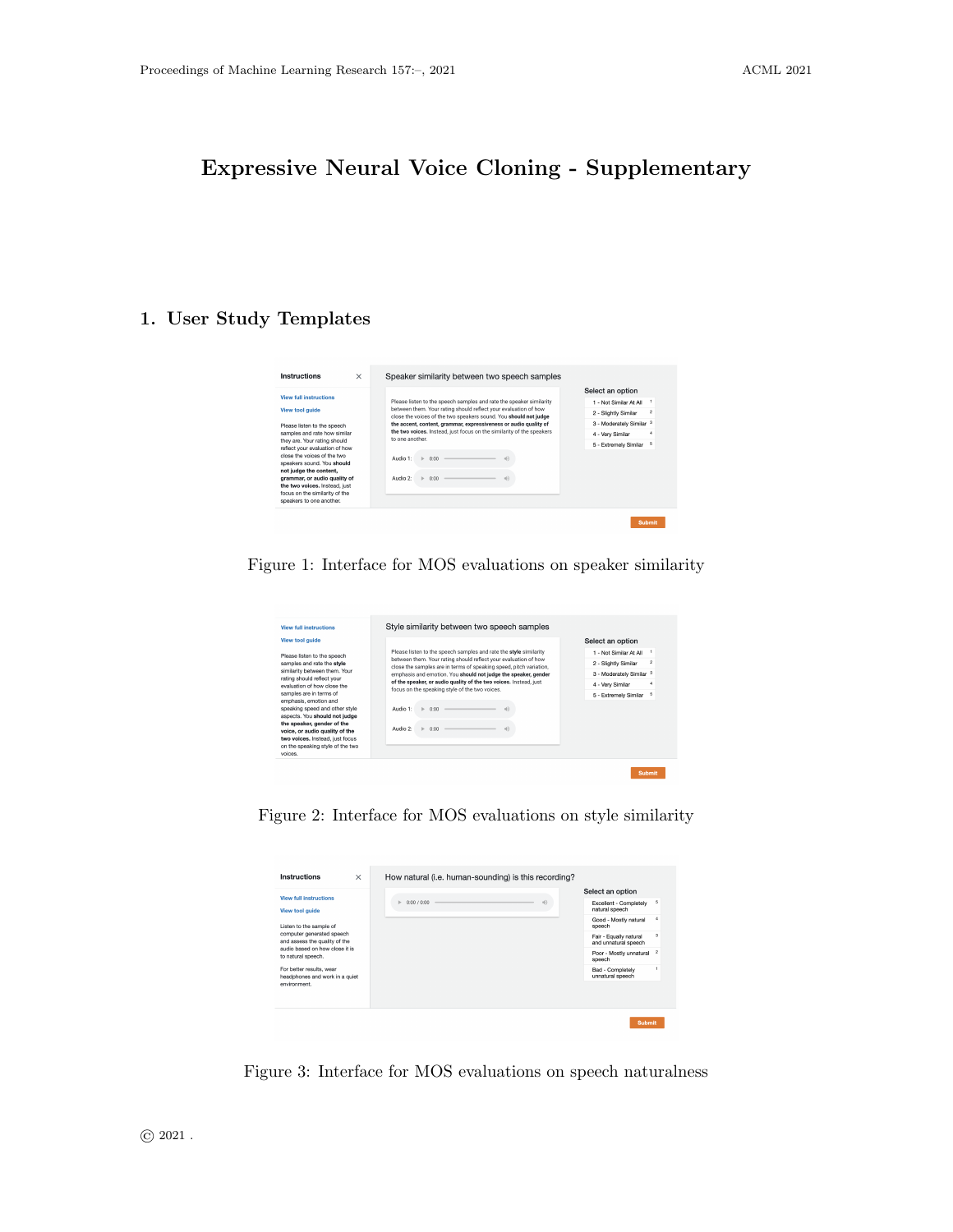### 2. Speaker Similarity MOS

We conduct a crowd-sourced user study on Amazon Mechanical Turk in which we ask users to rate the speaker similarity between two speech samples on a 5 point scale. This is a cross dataset evaluation (similar to all other evaluations conducted in our paper) where the mel synthesizer model is trained on LibriTTS dataset and evaluated on VCTK dataset. We use 10 target speaker samples for each cloning technique and synthesize 25 samples for the Text task for 20 randomly selected speakers in the VCTK dataset. Table [2](#page-1-0) presents our speaker similarity evaluations for different approaches. While our methods outperform the different speaker baseline, they fall short in comparison to the same speaker MOS. This is likely due to the difference in accents of the synthesized speech and the ground truth audio. Our synthesizer is trained on the Libri-TTS dataset containing primarily North American English accented speakers but the VCTK dataset predominantly contains British speakers. The scores obtained for out techniques are similar to those reported in [Jia et al.](#page-2-0) [\(2018\)](#page-2-0) for their independently conducted study on cross dataset speaker similarity evaluation.

| Approach                            | Speaker similarity MOS |
|-------------------------------------|------------------------|
| Real data same speaker              | $3.78 \pm 0.11$        |
| Real data different speaker         | $1.61 \pm 0.12$        |
| $Tactor1 + GST - Zero Shot$         | $2.05 \pm 0.10$        |
| Proposed Model - Zero Shot          | $2.21 \pm 0.11$        |
| Proposed Model - Adaptation Whole   | $2.98 \pm 0.11$        |
| Proposed Model - Adaptation Decoder | $2.78 \pm 0.11$        |

Table 1: Speaker similarity MOS with 95% confidence interval for the Text task.

### 3. Model Adaptation hyper-parameter details

| Technique                                                                                                 | Parameters                                           | Samples            | Iterations               | Wall clock time                                                  |
|-----------------------------------------------------------------------------------------------------------|------------------------------------------------------|--------------------|--------------------------|------------------------------------------------------------------|
| Adaptation Whole<br>Adaptation Whole<br>Adaptation Whole<br>Adaptation Whole                              | 32 million<br>32 million<br>32 million<br>32 million | 1<br>5<br>10<br>20 | 100<br>100<br>100<br>200 | $\sim$ 3 mins<br>$\sim$ 3 mins<br>$\sim$ 3 mins<br>$\sim$ 6 mins |
| Adaptation Decoder<br><b>Adaptation Decoder</b><br><b>Adaptation Decoder</b><br><b>Adaptation Decoder</b> | 21 million<br>21 million<br>21 million<br>21 million | 5<br>10<br>20      | 100<br>200<br>200<br>200 | $\sim$ 3 mins<br>$\sim$ 5 mins<br>$\sim$ 5 mins<br>$\sim$ 6 mins |

<span id="page-1-0"></span>Table 2: Hyper-parameter details and wall clock time for model adaptation techniques. The column Samples refers to the number of target speaker samples used for model fine-tuning. We use Adam optimizer with learning rate of 1e-4 across all model adaptation experiments.